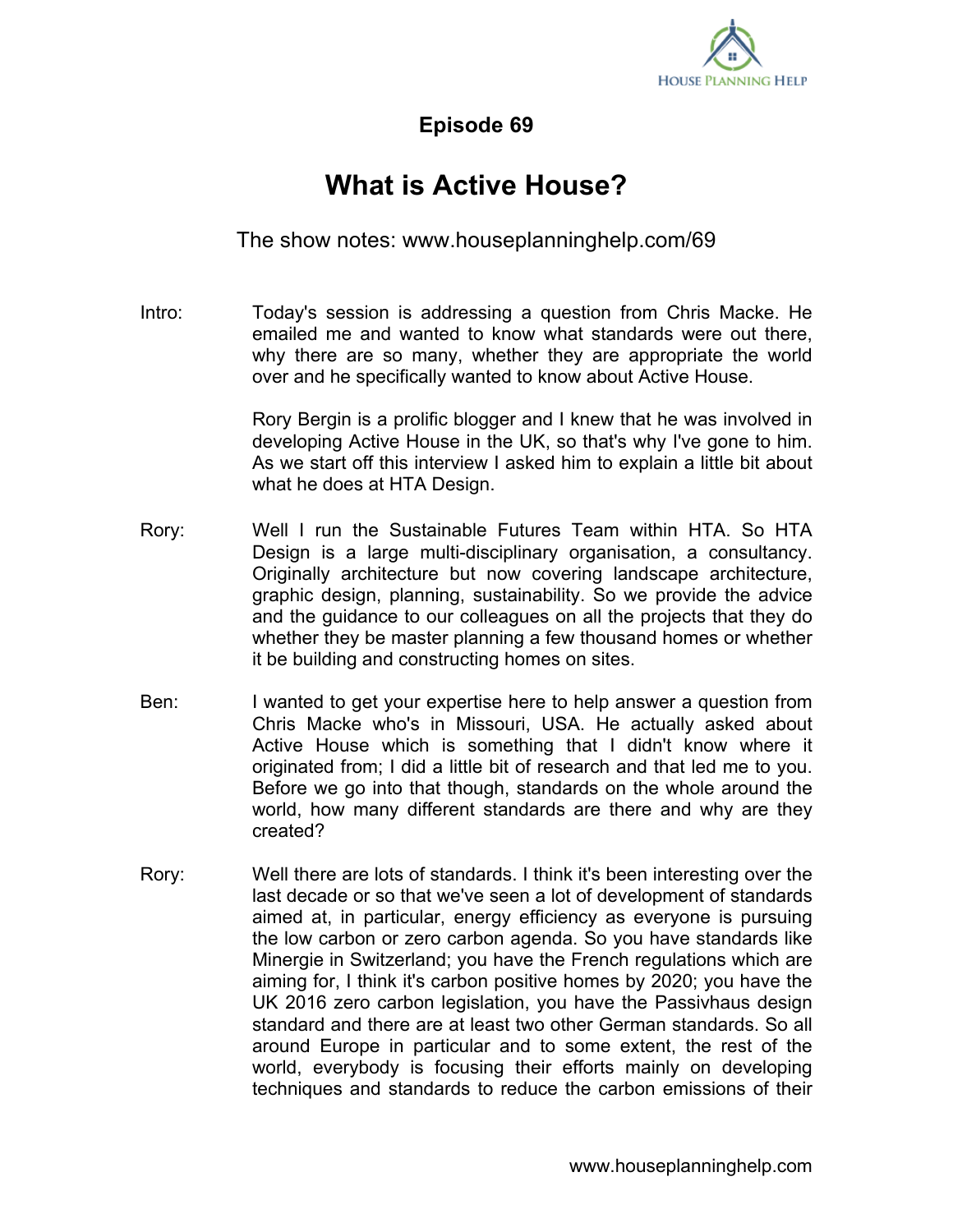

housing stock and their new buildings. We've seen less of an interest in standards about other aspects of life or living in homes which for me is interesting and it's where the Active House standard comes in.

- Ben: If a standard isn't part of building code, building regulations, does it really have an impact?
- Rory: I think that it can and it does. So here in the UK, we have the Code for Sustainable Homes which was mandatory for affordable housing but ended up being used for many, many private housing. Some developers, Berkeley's for example, build everything to the Code for Sustainable Homes. Other smaller developers build all their dwellings to the Code for Sustainable Homes Level 4. So the availability of a standard - a well researched, authoritatively written, comprehensive standard - enables developers, designers and to some extent consumers to say 'that's the standard I'm interested in. I'd like a building to that standard' or 'I as a developer, I want to build my homes to that standard because that gives me a bit of an advantage in the market over other people'.

So it's a way of differentiation as well as the national standards, well that brings everybody up to the same level but then there's no differentiation. So I think the ideal world for this is a good national standard and then some voluntary standards that'll enable particular people or developers or designers to raise their heads above the parapet and say 'well we think this issue is very important'.

- Ben: That's got me thinking as to whether you should always go for a home grown standard. How does a standard work worldwide? Is it always going to run into difficulties because there's just no such thing as the same here as it is over there?
- Rory: Yes, I do think that there always has to be a level of local adoption or local editing of the standard to make sure that it conforms to - for example, in one instance we were looking at comparing dwellings across Europe and if you're comparing dwellings and their carbon footprint across Europe, you have to take into account the carbon intensity of the grid in each country, which is very different. So you don't get the results you expect simply because of the national energy policies in different countries. Say in Denmark, it's different from Germany, different from France, different from Italy and so on. So I do think that standards to be effective have to have local conditions embedded into them.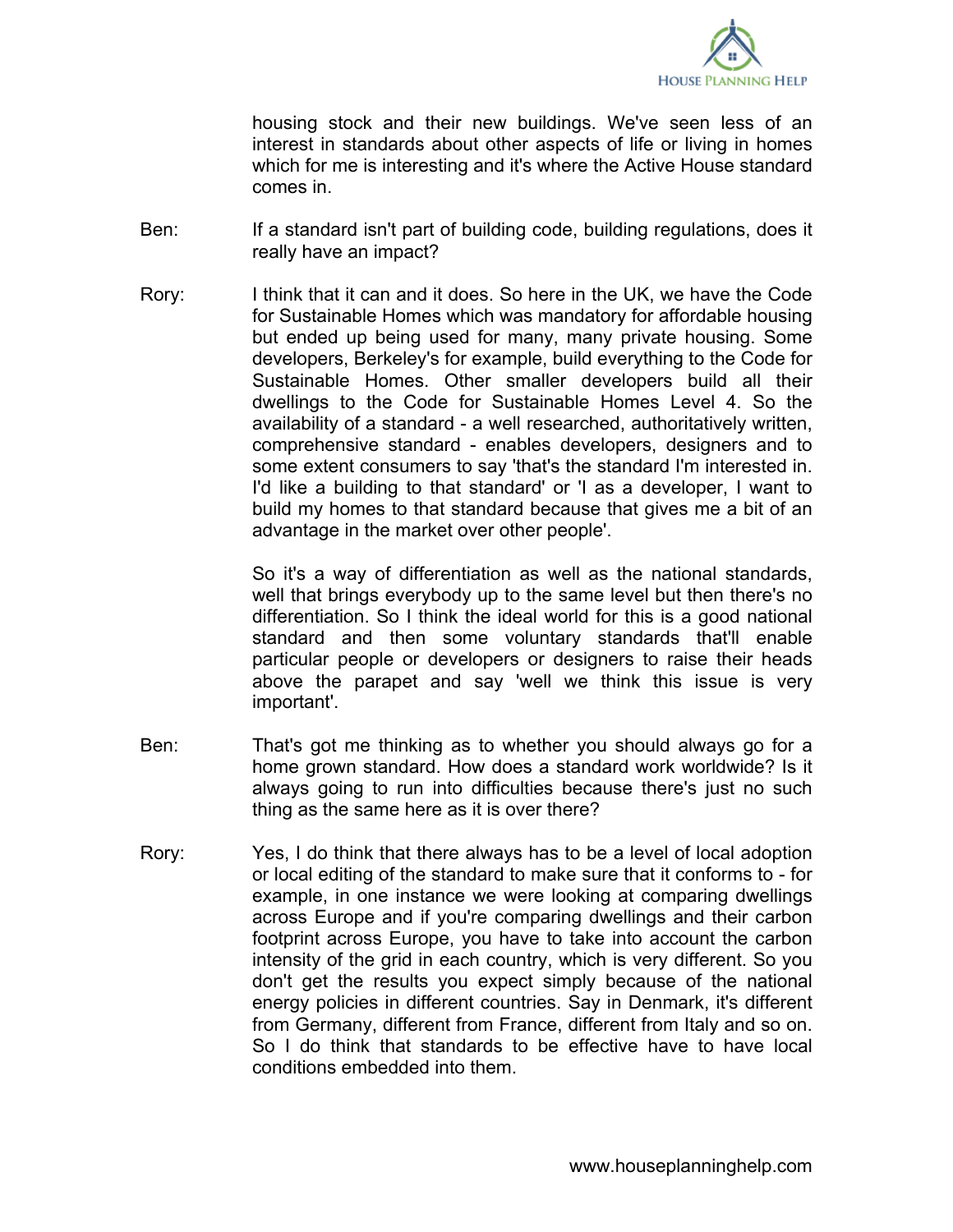

There's a question mark in my mind about the Passivhaus standard and how it relates to UK weather for example. It was written for German weather and we are applying it quite a lot to UK weather. I'm not a hundred percent convinced that that step has been thought through and what I'd like to see is a version of it created which is UK specific. And even in the UK we have four quite different climatic regions; different weather, different rainfall, different sunshine and so on.

- Ben: Here's one for you; if you have these local variations which in one respect I can see, does it not water down the core purpose of a standard?
- Rory: No, I don't think so. I think people who buy homes or people who rent homes or whatever, they're not foolish. So I think that they're capable of using their judgement providing information is given to them clearly, about whether a home is better than another home. So provided the standard is applied well, I think people are capable of making an informed decision. But I do think that one of the failings of standards as they're written to date is that they're very consumer unfriendly. So people who are buying homes or renting homes, very rarely are they presented with the information about a standard that would sway them in either direction. It's usually given to them in too technocratic or too technical language and it's not information that they can understand or make sense of.
- Ben: That's a good point because a lot of the people that listen to this podcast will be looking to build their own homes and might have to make these choices so ultimately, might they just not go for anything?
- Rory: Well I think that people who are building their own homes and designing their own homes have an innate sense that this is important, that designing a sustainable home for themselves and their families is something that matters deeply to them.

And actually, a piece of work that we're doing at the moment is about looking at the labelling of homes. So as well as providing people with sales information about the size of the rooms and so on, we would suggest that developers provide information on the energy performance of the buildings, the amount of storage that's available and the daylight factor in each major living space or bedroom space and the running costs, so how much maintenance will be required to keep this building intact. So all of these things that people who are building their own homes, they pretty much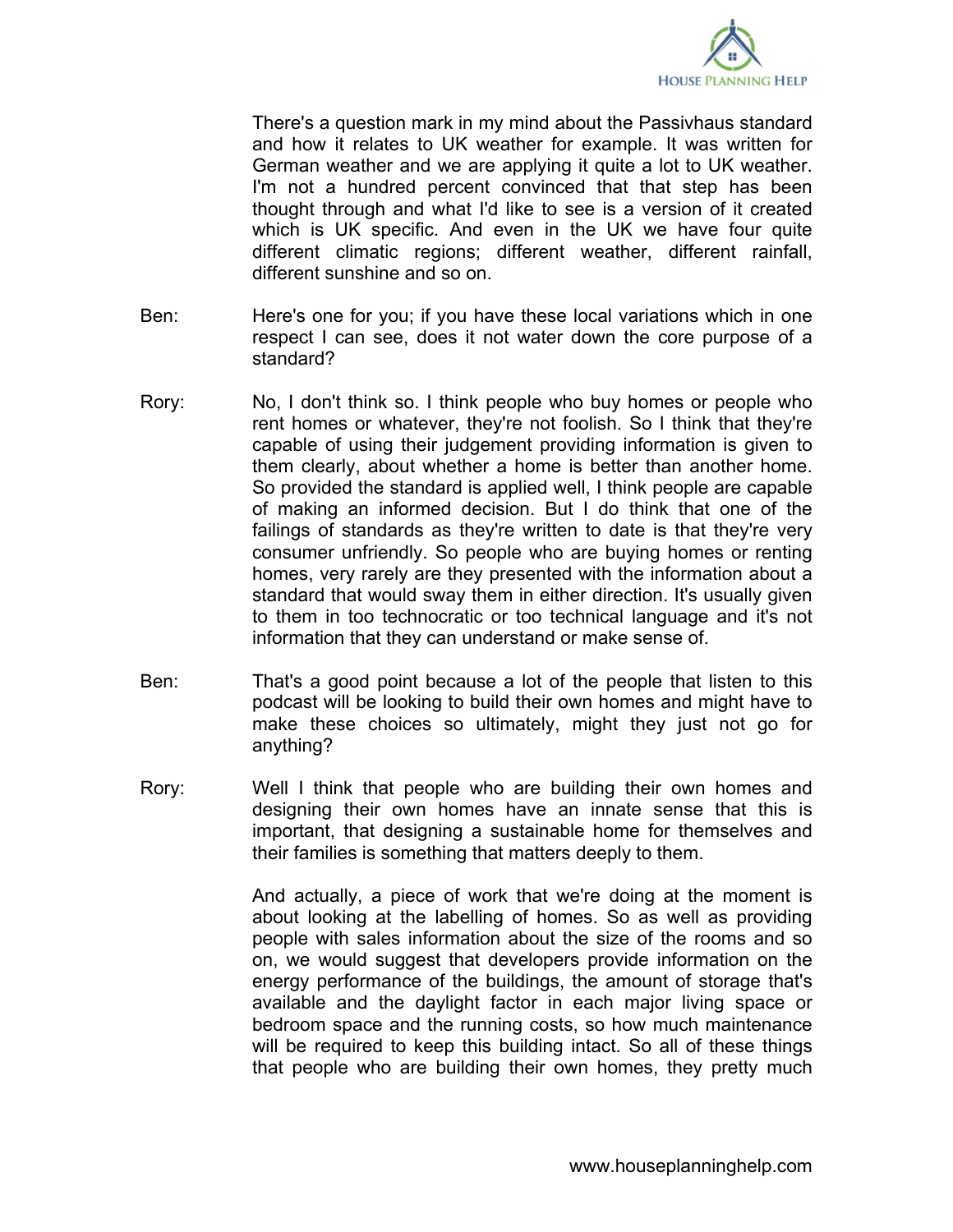

naturally take into account themselves as they're designing the homes because it's really important to them.

- Ben: Let's look at Active House and see if we can give Chris a bit of background of this whole standard. So what is it?
- Rory: Active House is a specification developed by a group of pan-European industrial companies, manufacturers who provide many of the components that go into modern homes across Europe. So people who provide windows, who provide building fabric, who provide roofing systems, who provide heating and hot water systems and so on, they got together, formed a group - The Active House Alliance - and came up with a specification mainly because they were concerned that all the standards that are currently being discussed and used most widely focus entirely on energy savings. And energy savings, while it's interesting to consumers and to people who buy homes, it's not the only measure.

In particular, they were concerned about air quality, so good ventilation in new dwellings, and the daylight. And for us as designers, we were approached by VELUX who are one of the members of the alliance and asked to design a pair of homes to demonstrate these principles in the UK, which we've done. And during that, we learned a lot about the value of these issues to the people who live in the homes because having built them, we then did a one and a half year study with the residents who lived in the homes for that period. And we found that their enjoyment of the homes was far in excess of our expectations. They liked them so much that - there is a natural feeling of happiness in a well day-lit space and one where the temperatures are maintained reasonably well and where the ventilation and the air quality is good. So the feedback from the residents of these two dwellings - which you can see some of on the VELUX website - is that the people slept better so people who moved in who had young children, the young children slept better through the night as soon as they moved in. Anecdotally, their health was better. They seemed to suffer from fewer colds and sniffles during the winter months that they were there. But most importantly, they just loved living in these spaces where they had a lot of natural light.

Now just to give you a comparison, the BRE Guidelines for new buildings is that you need to have a daylight factor and the daylight factor is the percentage of the available daylight that you get inside the room. So if you have a one percent daylight factor, you're getting one percent of the available daylight. So the BRE Guidelines is that you have about one percent. We achieved seven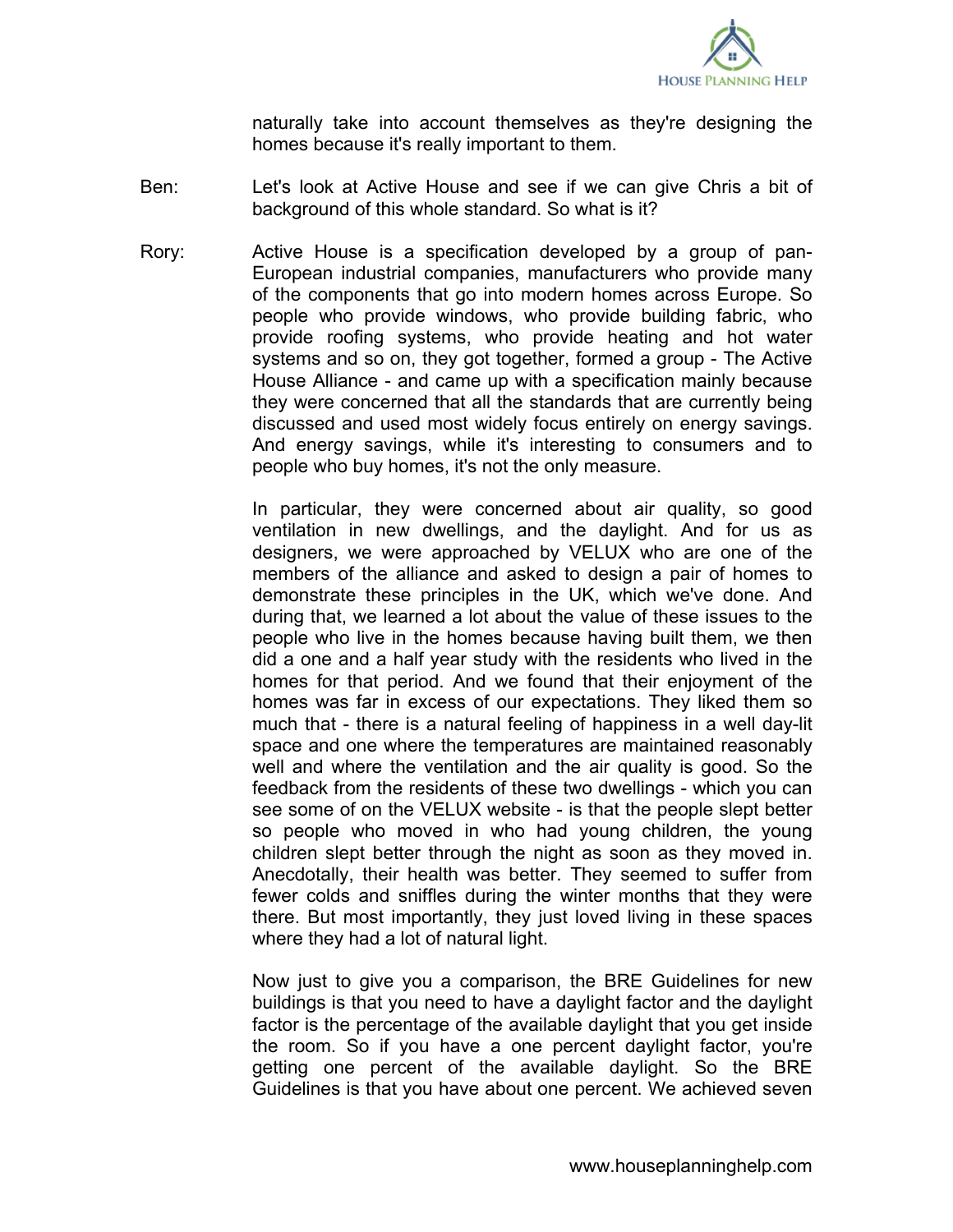

percent. So we were achieving seven times the recommended minimum if you like. And the result is that they didn't need to switch on their lights until, maybe, eleven o'clock at night for most days during the summer months and they were woken up by sunshine in the morning and they just really, really enjoyed the experience in a way that we as designers were surprised by.

- Ben: All of these elements you would hope are just elements of good design. Do they need to be built into a standard?
- Rory: What happens is that if you don't have those kinds of standards which are aimed at the quality of the experience for the people who live in the dwellings, what you have is you have a lowest common denominator standard which is building regulations. And building regulations is aimed at protecting us from problems from failure but it's not aimed at giving us a good experience. So you can build a perfectly compliant home which meets all the building regulations and which will get planning permission and so on and living in it will be an utterly miserable experience. So standards like Active House, one that the Code for Sustainable Homes and other similar standards are good because they're aimed at developing a quality standard.
- Ben: Thinking about the Code for Sustainable Homes though for a moment, one of the things that it seems to have done over time is become a bit of a tick-box exercise so that you actually get these comparisons where something at Level 4 could be very energy efficient and high quality building, we talked about all the good air quality and all of these things, and then because a house on Level 6 has more bird boxes or whatever it might be, I have seen different houses like that. So I know it sets out with the right intentions but somehow along the way, it just gets pushed towards another direction. That's not even really a question but …
- Rory: Yeah. I know exactly what you mean and I think that one of the failures of tools like the Code for Sustainable Homes is that it concentrates too much on telling people what to do. So it says 'if you need to achieve A, then you do B'. I like the Active House specification because it doesn't do anything like that. It simply says that you need to achieve a daylight level of between, say, three and five percent or between five and six percent or six and seven percent. How you do it, how you achieve these outcomes is entirely up to you. So it doesn't talk about process particularly. It doesn't talk about how you achieve it. There aren't really any boxes to check. 'Have you got good air quality?' and the only way you can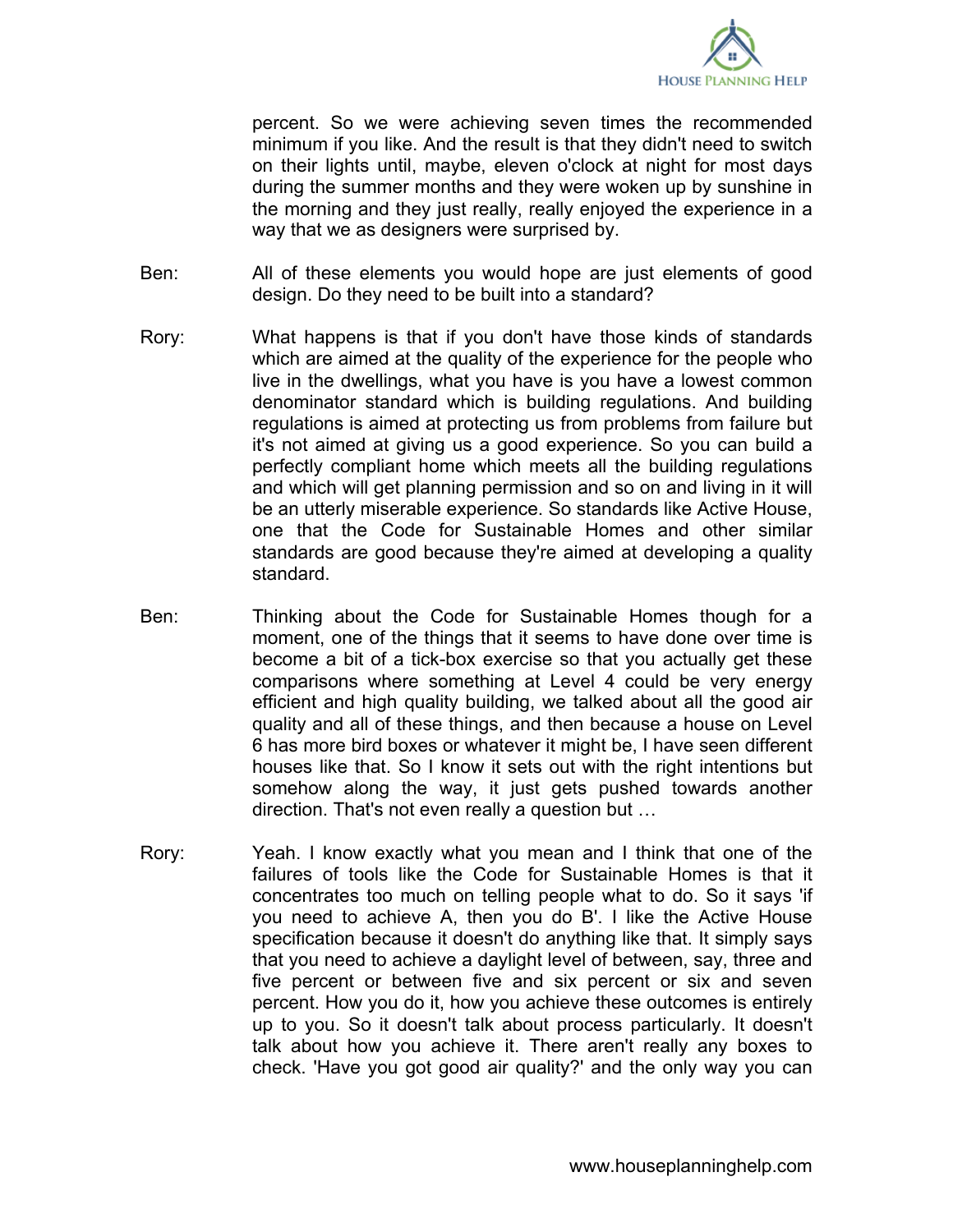

check good air quality is by measurement. So you have to do a certain amount of measurement after you've built the building.

- Ben: Air quality; how do you check air quality, sorry?
- Rory: So it's looking at carbon monoxide concentrations and carbon dioxide concentrations in the internal environment to check that the air from occupied rooms is being refreshed at a sufficient rate. So there are guidelines about the - say it's a thousand parts per million I think is one of the levels. So you would aim to go below that level. So it sets quite straightforward technical guidelines that an Active House must pass to achieve the standard. But it doesn't tell you how to do it.
- Ben: And how readily has this been adopted?
- Rory: Well it's very early days. At this point, the specification itself is a couple of years old. We've built two homes here in the UK; there have been a number of other homes built across Europe. Again, it is mainly as demonstration projects. So I think it's at the end of the testing phase, I would put it. We're working at the moment with the Alliance to develop a set of guidelines so that interested designers can read a document that helps them to understand what they would need to do in order to meet the standards - so how would they design a building that would meet the standards? And we're looking at ways of encouraging people to take on the standard and use it themselves, whether they be individuals or developers. And the first step for all of those people is to go to the Active House website - activehouse.info - and become a member of the Active House Network.
- Ben: And how did you become involved?
- Rory: Well we became involved we were involved with VELUX even before the standard was developed. So part of the work that we did in designing the two homes in Kettering for VELUX, part of that work fed into the development of the standard. So we've been involved since then and I'm on the Advisory Board for the standard.
- Ben: Is there a danger that if this is driven by industry then it will in some way - we talked about daylight - perhaps help sell windows?
- Rory: Well that's an interesting one, isn't it? Because one of the outcomes of all of this, as we found from the post-occupancy work, was that people felt better. They were happier, they slept better. These aren't really things that you can sell. I appreciate that you do have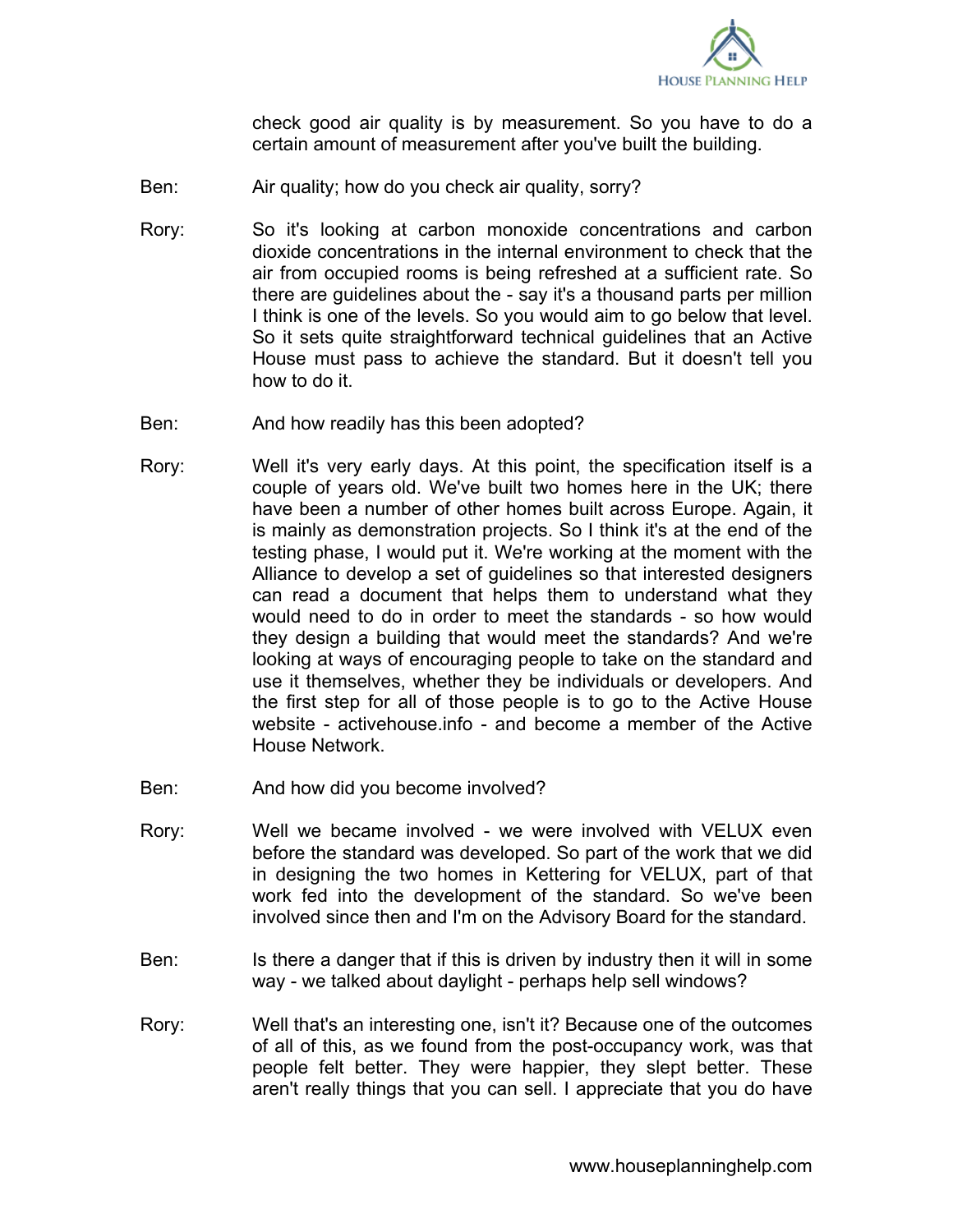

to be mindful about where standards come from but in this case, the outcomes are aimed pretty squarely at health benefits for the end user and really, environmental benefits. So there are sections of the standard which look at the embodied energy for example, in the building itself. So it's not solely the individual, the people who occupy the dwellings. It's also the materials that go into the building itself. I think the test of any standard is how well the buildings themselves function. The enjoyment, the success of the end-user experience.

I think there's been a lot of talk over the last few years about standards but not enough about what happens, what kind of buildings are created as a result. In the end, successful buildings are buildings that people like and enjoy and want to look after and want to live in. That adds tremendous value.

- Ben: I think we're all up for that. I saw in some of the literature that part of this - we've talked about comfort, energy and environment - the energy side of things, buildings that give more than they take. Is that purely on energy or materials? Maybe you could expand a bit on it?
- Rory: Well I think that the aim is and the aim must be really that moving forward, buildings become energy positive or become carbon positive. I think we're some way away from that. There are only a handful of buildings in the world that have been built and have achieved that kind of standard. But as I said, in France they're aiming by 2020 to have achieved that in their standards and the EU Energy Performance Directive is now pointing towards that as a goal.

The very highest level of success on the Active House is for buildings that are energy positive but I think that's a very high goal right now and I don't think that you need to achieve that to achieve good quality buildings. The costs of achieving energy positive buildings is continuing to drop, particularly with the reduction in price of PV systems and the carbon content of grids is dropping. So all of these things is helping the building stock to achieve those goals. But I think that those goals are easy enough to achieve or are potentially easy to achieve on individual dwellings, so detached, large detached dwellings. It's easier. On high volume, high rise buildings in the centre of cities, it's virtually impossible even with the best technologies we have available and at our disposal. So …

Ben: Why? Because you'd be needing to produce a lot of energy?